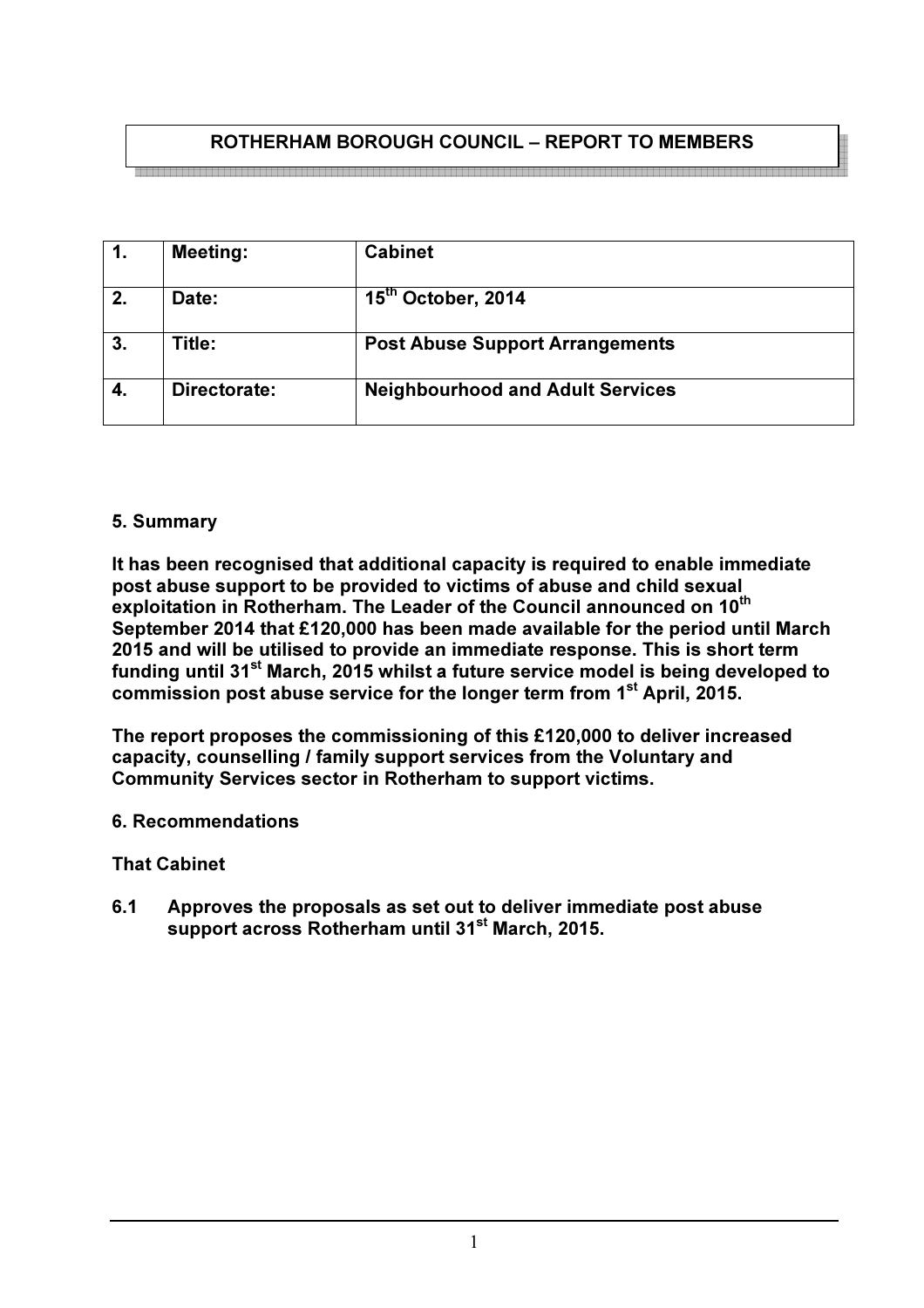# 7. Proposals and Details

# 7.1 Background Information

Funding identified of £120,000 by the Leader is to be commissioned for front line post abuse support services and to increase capacity in the VCS. This support will be delivered in two phases with an immediate response with services commissioned until 31<sup>st</sup> March, 2015 and longer term commissioning arrangements from 1<sup>st</sup> April.

# 7.2 Proposed Organisations and Funding

It is proposed that the following organisations are funded from the £120,000 to provide post abuse support in Rotherham:

#### GROW - £20,000

GROW are currently commissioned by Safer Rotherham Partnership to deliver services to young people and families engaged in CSE activity and currently has 1 full time worker.

GROW proposes that the funding is used to appoint an additional 1.5 FTE.staff. This will increase capacity to receive referrals for young people as both new victims and to those victims who are now coming forward and disclosing historical abuse. Also, to provide families with support to enable their recovery, and their ability to be a protective factor for their child/young person.

# Rotherham Women's Counselling Service (RWCS)/Pit Stop for Men- £20,000

RWCS & Pit Stop for Men is a voluntary organisation providing specialist counselling for adults who have been traumatised by rape, or sexual/domestic violence. This professional counselling service offers the opportunity to reach a greater understanding of how past abuse has affected them, and so able to make informed choices whilst minimising the cycle of abuse.

The RWCS will use the additional funding to increase capacity and continue to provide counselling for adults aged 18 years and over living in Rotherham who have experienced rape, sexual/domestic abuse and/or previous childhood sexual abuse.

The South Yorkshire Police and Crime Commissioner (SYPCC) currently funds RWCS via a grant to provide this service. It is proposed that through working in partnership with the SYPCC the grant funding will be increased by £20,000.

# South Yorkshire Community Foundation (SYCF) - £20,000

The SYCF have an established South Yorkshire CSE post abuse fund that can be accessed by VCS organisations to provide increased capacity to meet the post abuse needs of CSE victims. The £20,000 will be ring-fenced for increased capacity across Rotherham.

# Additional Voluntary Sector Organisations - £49,000

This funding will be used to build capacity across the VCS to respond to the needs of victims of CSE. A commissioning process will be progressed rapidly to achieve this increased capacity.